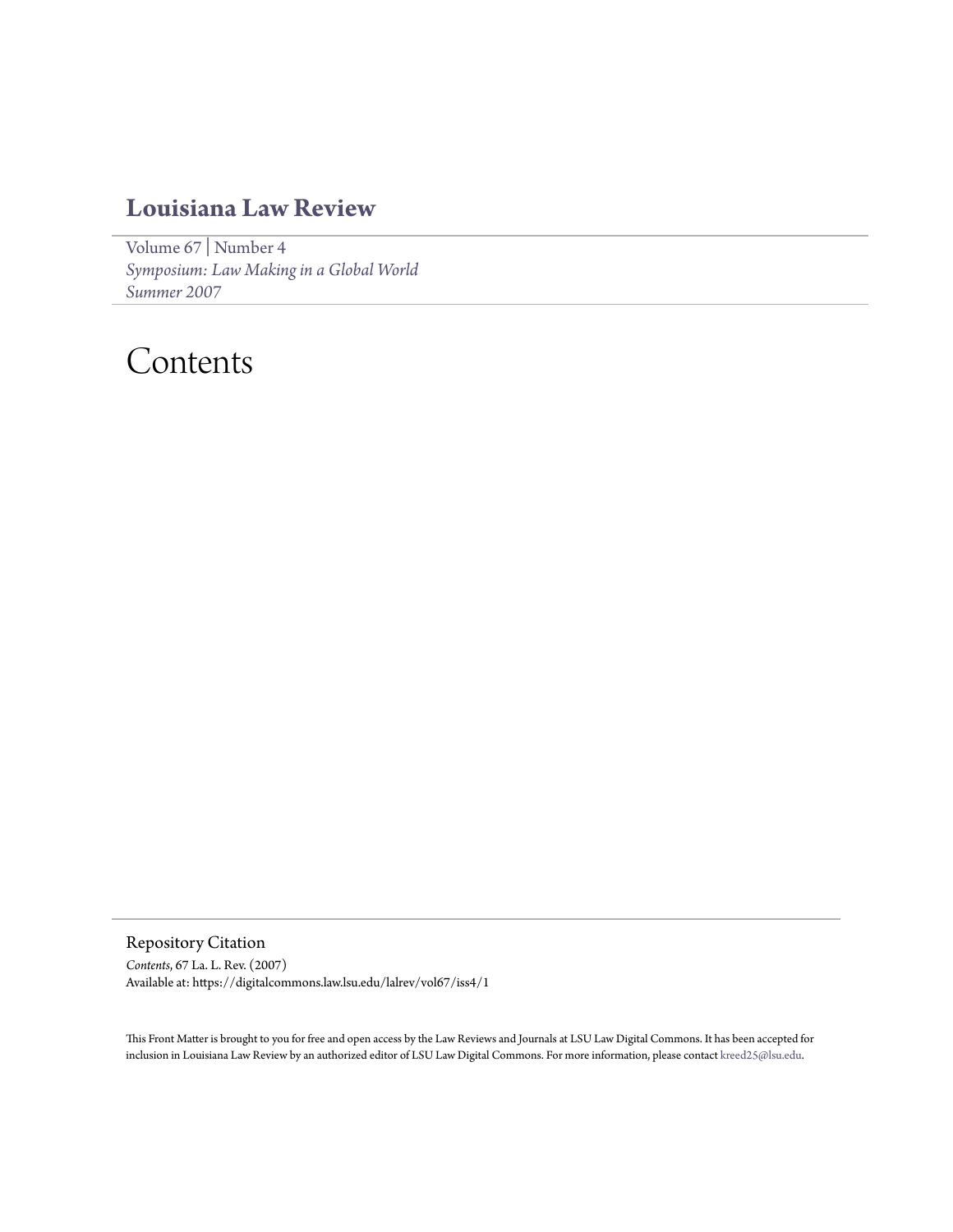# **Louisiana** Law Review SUMMER 2007

**VOLUME** 67 **NUMBER 4**

### **CONTENTS**

#### **ARTICLES**

Opening Remarks

*Olivier Moréteau* 1015

A Global Concept of Justice-Dream or Nightmare? Looking at Different Concepts of Justice or Righteousness Competing in Today's World

*Stathis Banakas* 1021

What Kind of Law Making in a Global World? The Case of Africa

*Jacques Vanderlinden* 1043

When Is the Use of Foreign Law Possible? A Hard Case: The Protection of Privacy in Europe and the United **States** 

*James Gordley* 1073

Challenges in Law Making in Mass Societies

*Geoffrey C. Hazard, Jr.* 1103

Unitary Law Re-form, Pluralistic Law Re-Substance: Illuminating Legal Change

*Roderick A. Macdonald 1113*

Development of a New Legal System in the People's Republic of China

*Volker Behr 1161*